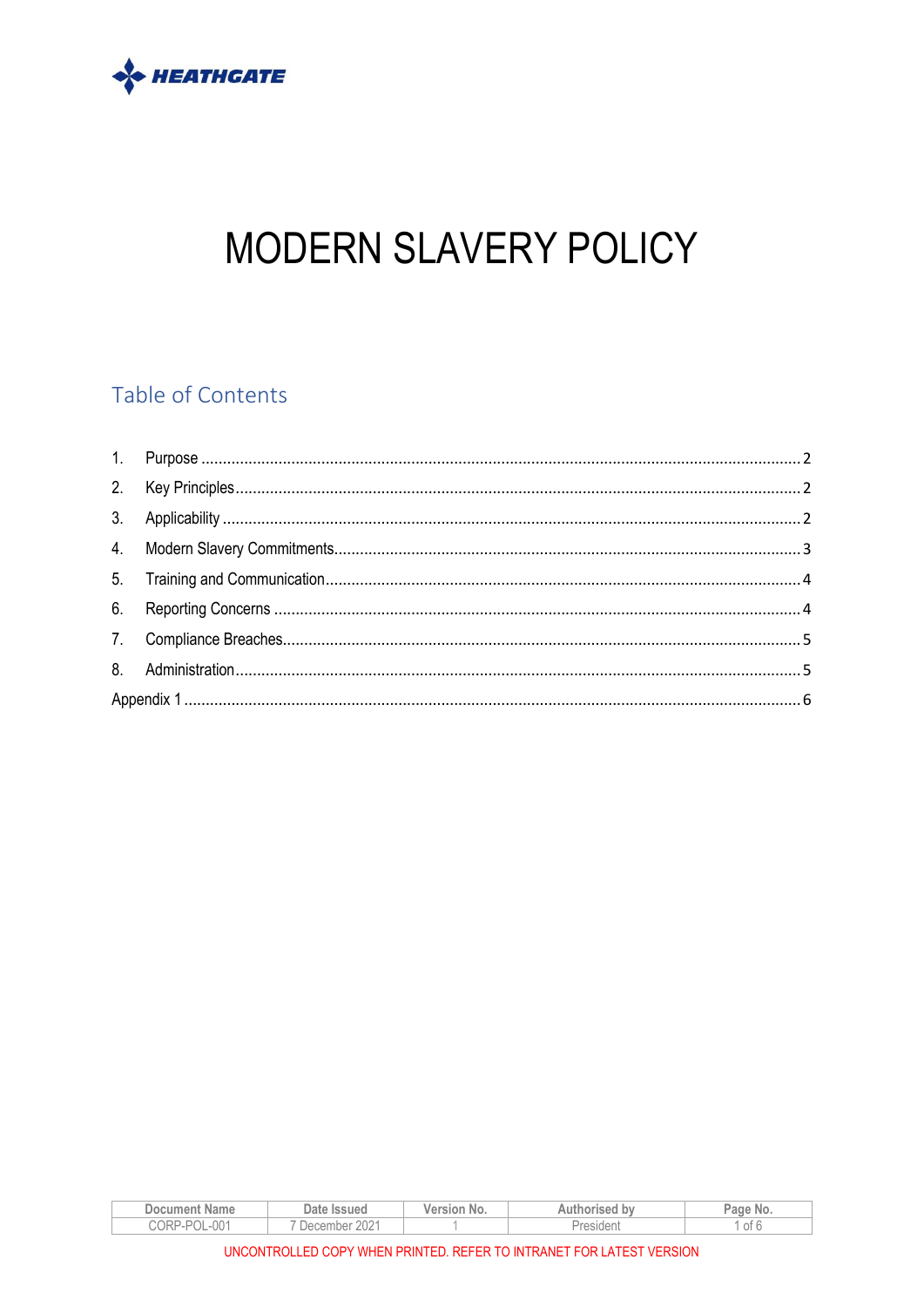

## <span id="page-1-0"></span>1. Purpose

- 1.1 At Heathgate Resources Pty Ltd (**Heathgate**) we stand against modern slavery. The purpose of this Modern Slavery Policy is to:
	- (a) set out Heathgate's commitments and expectations in relation to addressing modern slavery risks in Heathgate's operations and supply chains;
	- (b) ensure Heathgate Employees (as defined in paragraph 3.1 of this Policy) and suppliers are aware of and comply with those commitments and expectations; and
	- (c) encourage and support Employees and suppliers to identify and report any modern slavery concerns in relation to Heathgate's operations and supply chains.

## <span id="page-1-1"></span>2. Key Principles

2.1 The *Modern Slavery Act 2018* (Cth) requires Heathgate and its affiliate, Quasar Resources Ptd Ltd (**Quasar**), submit an annual public statement (**Modern Slavery Statement**) on actions to address modern slavery risks in operations and supply chains. This Policy applies equally to Quasar as it does to Heathgate, and all references herein to Heathgate shall be read to also apply equally to Quasar.

### **What is modern slavery?**

- 2.2 Modern slavery is an umbrella term used to describe situations where coercion, threats or deception are used to exploit people and undermine or deprive them of their freedom. It encompasses eight types of very serious exploitation: trafficking in persons; slavery; servitude; forced labour; forced marriage; debt bondage; the worst forms of child labour; deceptive recruiting for labour or services. While it does not include practices like substandard working conditions or underpayment of workers, these practices are also illegal and harmful and may be present in some situations of modern slavery.
- 2.3 Modern slavery is criminal conduct and constitutes offences under Australian law. It is also against the law of many countries worldwide. It can occur in operations and supply chains in every industry and sector. Some common 'red flags' that may indicate modern slavery concerns are set out in Appendix 1.
- 2.4 More detail on the types of modern slavery is available in Guidance from the Department of Home Affairs available at: [https://www.homeaffairs.gov.au/criminal-justice/files/modern](https://www.homeaffairs.gov.au/criminal-justice/files/modern-slavery-reporting-entities.pdf)[slavery-reporting-entities.pdf](https://www.homeaffairs.gov.au/criminal-justice/files/modern-slavery-reporting-entities.pdf)

## <span id="page-1-2"></span>3. Applicability

- 3.1 This Modern Slavery Policy applies to Heathgate and all Employees (which means, for the purpose of this Policy, all directors, officers, employees and contractors of Heathgate).
- 3.2 Heathgate expects anyone who has, or seeks to have, a business relationship with Heathgate or to work for or on behalf of Heathgate (including agents, contractors, consultants and any other third-party representative) to familiarise themselves with this Policy and to act in a way that is consistent with Heathgate's modern slavery commitments.

| Jocumer<br>Name                     | Date<br><b>Issued</b> | w. | nu | ade.<br>No.        |
|-------------------------------------|-----------------------|----|----|--------------------|
| $\cap \cap \cdot$<br>- שטר<br>-UU . | $\cap$<br>Je<br>′.∪∠  |    |    | . .<br>' of b<br>- |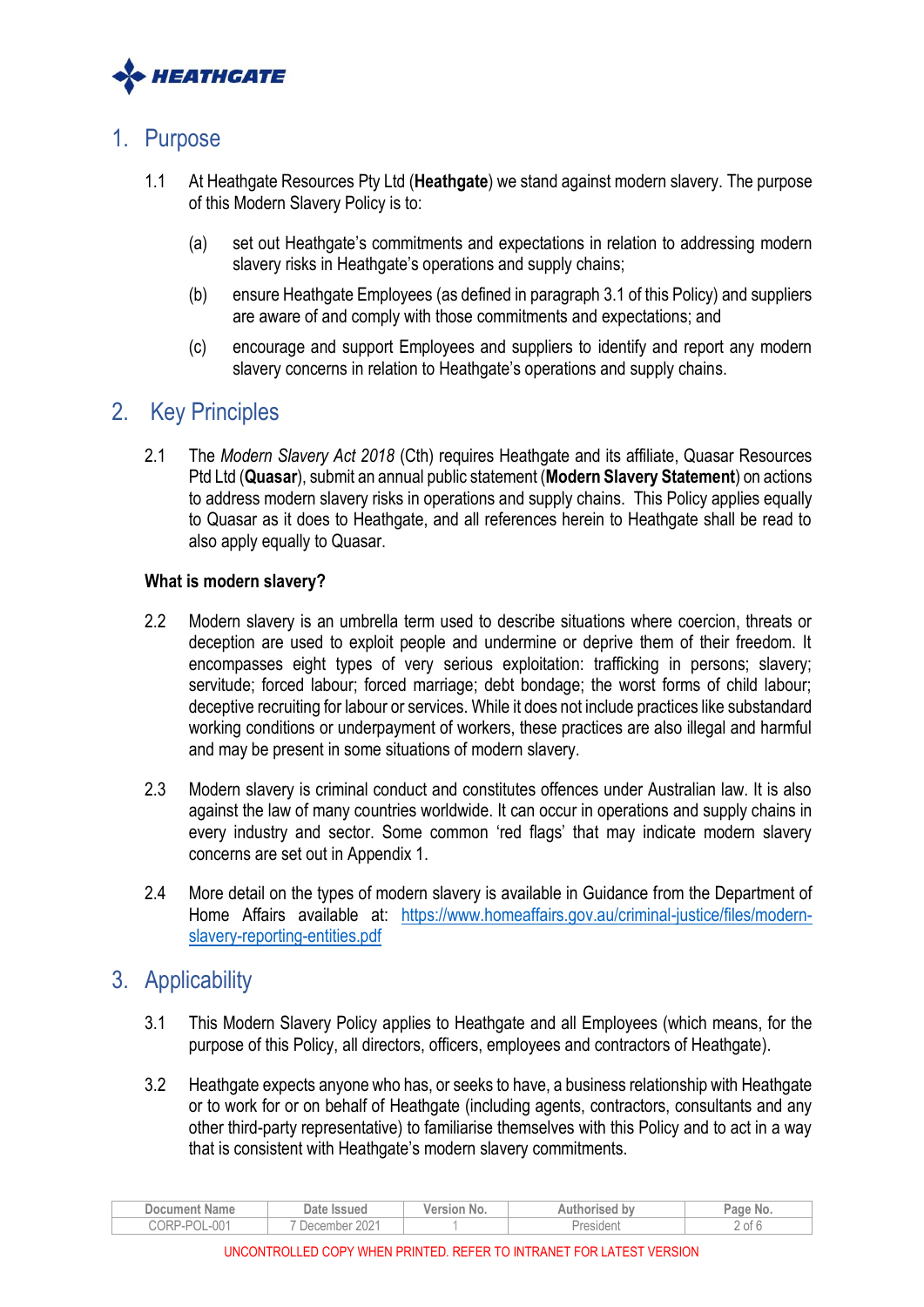

- 3.3 In relation to Heathgate's suppliers in particular:
	- Heathgate expects that its suppliers have and comply with policies and procedures to identify and mitigate the risk of modern slavery within their own operations and supply chains;
	- Heathgate may request copies of a supplier's modern slavery policies and procedures;
	- where Heathgate identifies that a supplier does not have policies or procedures addressing modern slavery, or identifies that those policies and procedures are inadequate, Heathgate expects suppliers to comply with this Policy and this Policy applies to such suppliers; and
	- Heathgate will take such steps as are open to it to require that any such suppliers make and comply with the commitments set out in this Policy, including as set out in paragraph [4.3](#page-2-1) of this Policy.

## <span id="page-2-0"></span>4. Modern Slavery Commitments

- 4.1 Heathgate recognises that modern slavery risks may exist within Heathgate's operations and supply chains and is committed to:
	- complying with all local, national and other applicable laws and regulations that apply to Heathgate;
	- taking steps and working with its suppliers to identify and mitigate the risk of modern slavery within its operations and supply chains;
	- conducting business in a way that avoids causing or contributing to modern slavery; and
	- ensuring its Employees and suppliers are aware of Heathgate's Modern Slavery Policy and encouraging Employees and suppliers to report any modern slavery concerns.
- 4.2 Heathgate is committed to ensuring the health, safety and wellbeing of its Employees and maintains a suite of policies that are informed by and compliant with Australian workplace and occupational health and safety laws.

#### **Procurement**

- <span id="page-2-1"></span>4.3 Heathgate will, as far as practicable and where appropriate:
	- include in its supplier contract terms, requirements that suppliers will comply with the following (**Heathgate's Minimum Supplier Standards**):
		- $\circ$  all local, national and other applicable laws and regulations in the areas in which they operate; and
		- o this Policy and the supplier's own equivalent policies, procedures, code or standards;

| Document<br><b>Name</b>  | Date<br>lssued<br>ersion<br>bv<br>Authorised<br>No. |  | Page<br>No. |        |
|--------------------------|-----------------------------------------------------|--|-------------|--------|
| $-001$<br>CORP:<br>ے ہے۔ | $\cap \cap \cap$<br>nbei<br>Jec.<br>′.∪∠            |  | COIUCIIL    | 3 OT ' |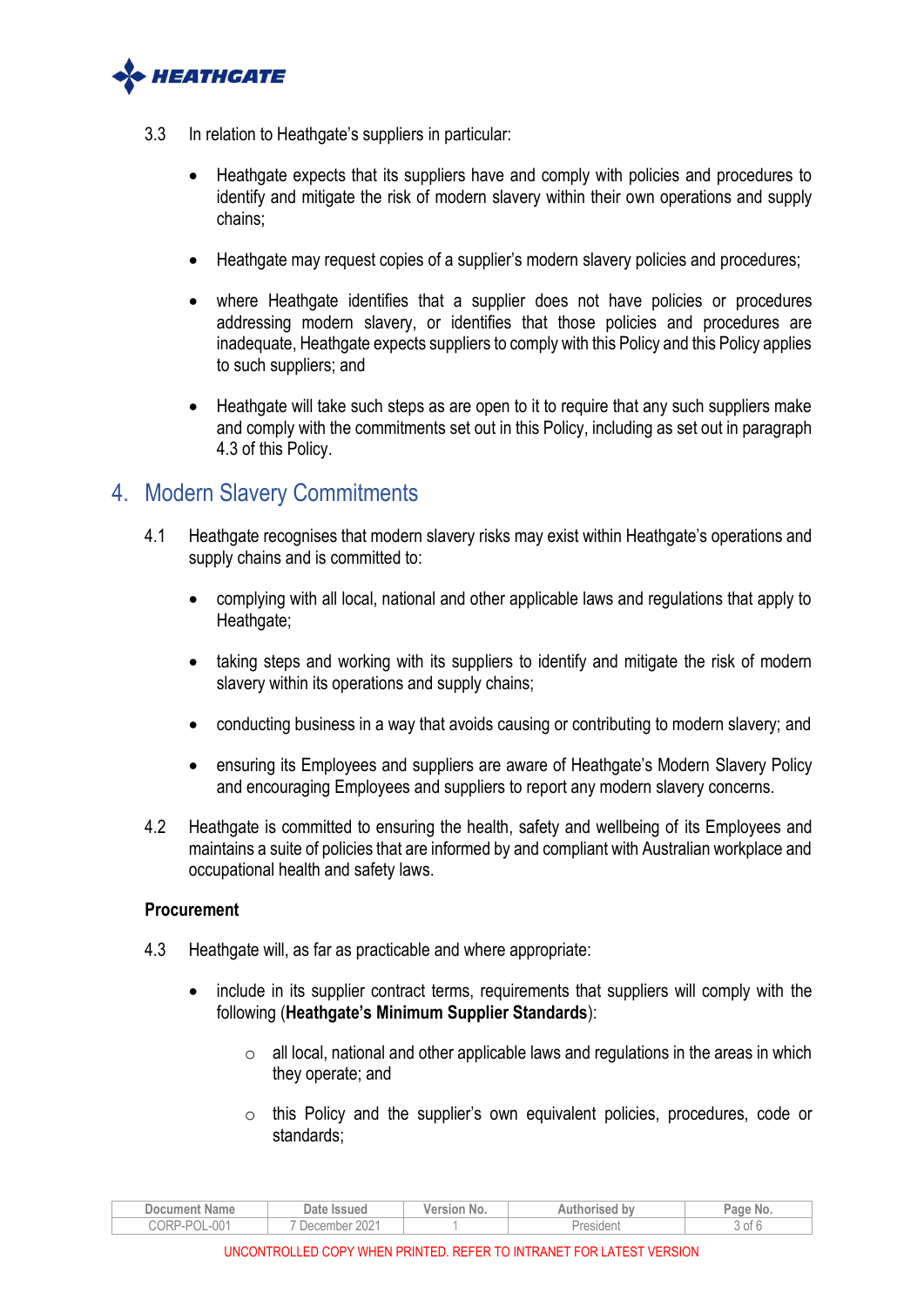

- require each supplier to acknowledge that they will comply with Heathgate's Minimum Supplier Standards prior to that supplier being engaged;
- ensure supply contract terms provide Heathgate with a right of termination if the supplier is unable or unwilling to, or does not, comply with Heathgate's Minimum Supplier Standards; and
- seek to monitor suppliers for compliance with the Heathgate Minimum Supplier Standards through supplier assessment processes, which take into account relevant risk factors such as country risk and product risk.
- 4.4 The steps set out in paragrap[h 4.3](#page-2-1) above may be appropriate especially if Heathgate identifies modern slavery 'red flags' as part of its risk assessment and due diligence processes in relation to a supplier (paragraphs [4.5](#page-3-2) and [4.6\)](#page-3-3).

#### **Due diligence and risk assessment**

- <span id="page-3-2"></span>4.5 Modern slavery considerations will be included, where appropriate, as part of Heathgate's due diligence and risk assessment processes, including when commencing activities in new countries or industry sectors, entering new business relationships or investments or engaging new suppliers.
- <span id="page-3-3"></span>4.6 Heathgate will take a risk based approach in accordance with its processes and procedures to deciding what level of due diligence is required to understand, assess and address potential modern slavery practices associated with countries, industry sectors, business relationships, investments and suppliers. A more in-depth due diligence will be conducted if initial inquiries identify any modern slavery 'red flags' (see Appendix 1).

## <span id="page-3-0"></span>5. Training and Communication

- 5.1 Heathgate is committed to building awareness among its Employees in relation to modern slavery related matters, including this Policy and how to report modern slavery concerns. Heathgate Employees responsible for procurement and supplier relationships will be provided with training on how to implement the commitments in this Policy in their roles.
- 5.2 A copy of this Policy will be made available to all Employees and suppliers.

## <span id="page-3-1"></span>6. Reporting Concerns

- 6.1 Modern slavery is often hidden, meaning it can be difficult to identify and report. It is important to respond in a way that is safe, ethical and respects the dignity and rights of the person at risk or affected by modern slavery practices.
- 6.2 Heathgate encourages all Employees and suppliers to report any concerns relating to modern slavery matters, without fear of detrimental treatment, to:
	- the Chief Human Resources Officer or the Chief Financial Officer;
	- (for suppliers) your contact at Heathgate; or
	- in accordance with the Heathgate Whistleblower Policy.

|               |                     | __          |               |          |
|---------------|---------------------|-------------|---------------|----------|
| Document Name | Date Issued         | Version No. | Authorised bv | Page No. |
| CORP-POL-001  | $202 -$<br>December |             | resident      | 0Ť<br>д. |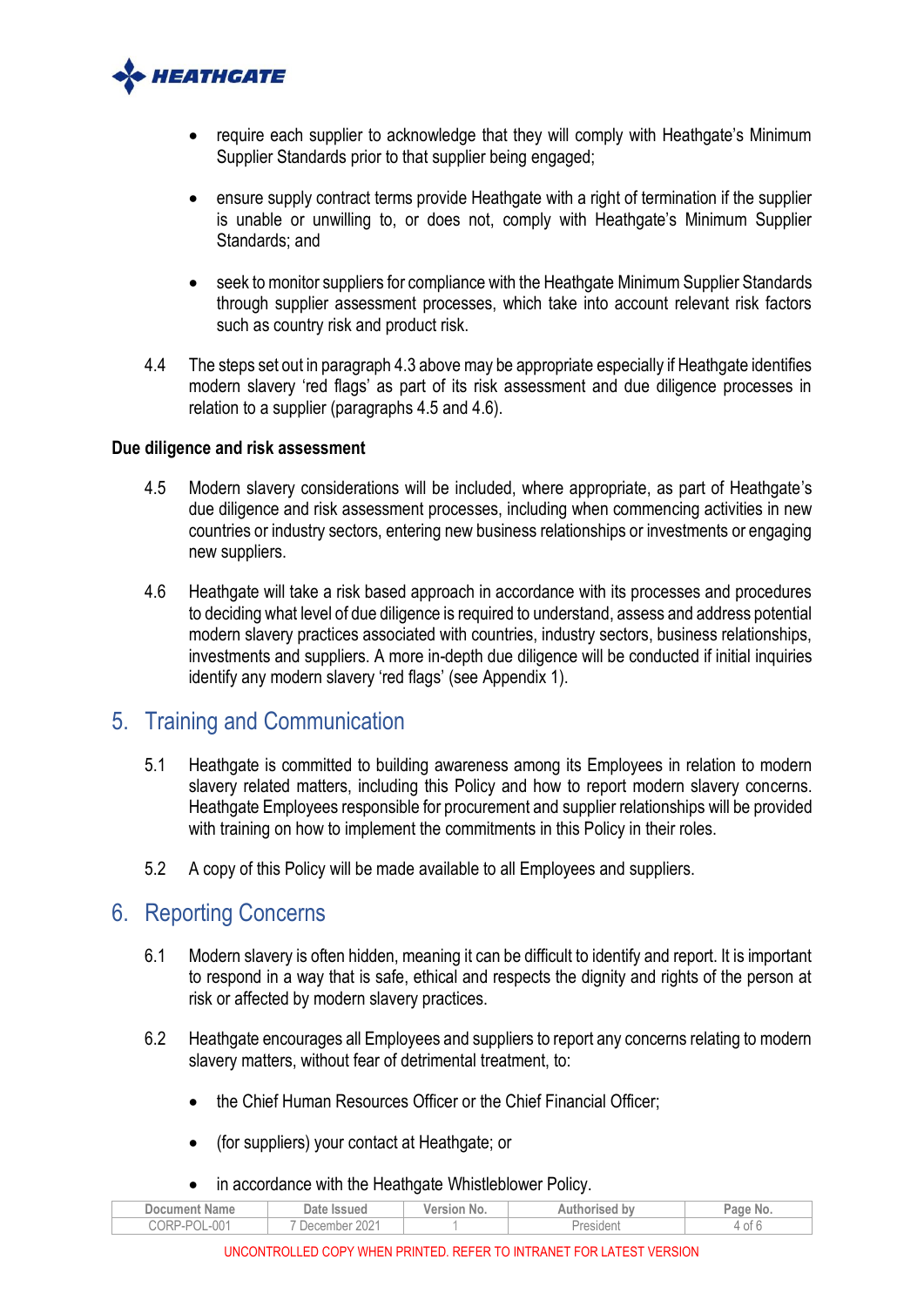

## <span id="page-4-0"></span>7. Compliance Breaches

7.1 Should Heathgate become aware of breaches of this Policy or concerns about potential modern slavery violations, including in relation to Heathgate's operations or supply chain, Heathgate will take appropriate action in a timely manner. Heathgate will have regard to relevant industry and Australian guidance when determining what remediation actions are appropriate. Remediation steps may include notification to regulators or law enforcement, engaging with relevant parties to promote good practice or avoiding or exiting a business relationship.

## <span id="page-4-1"></span>8. Administration

#### **Review and Updates**

8.1 The Policy owner (Chief Human Resources Officer) will review and update this Policy document as required to maintain currency.

#### **Related Policy Documents**

8.2 Code of Conduct Policy, Equal Opportunities and Diversity Policy, Whistleblower Policy, Work Health and Safety Policy, Workplace Behaviour Policy

#### **Published**

8.3 This policy is published on Heathgate's website and intranet.

#### **Policy**

8.4 In the absence of express provision to the contrary, this Policy is not a term of any contract, including any contract of employment and does not impose any contractual duties, implied or otherwise, on Heathgate. This Policy may be varied by Heathgate from time to time.

| <b>Signature</b> |                              | <b>Date</b> | 7 <sup>th</sup> December 2021 |
|------------------|------------------------------|-------------|-------------------------------|
|                  | <b>President or Delegate</b> |             |                               |
| <b>Name</b>      | <b>Craig Bartels</b>         |             |                               |
|                  |                              |             |                               |

| <b>Name</b><br>Document                   | Date.<br>lssued                                    | <b>B-80 - 4</b><br>SIO!<br>NO. | $-1011$<br><b>bv</b> | NO.  |
|-------------------------------------------|----------------------------------------------------|--------------------------------|----------------------|------|
| <b>101</b><br>$\sim$<br>ے ہر<br>UU.<br>UU | $\cap$<br>$\overline{\phantom{a}}$<br>u Jec<br>ZUZ |                                |                      | to c |